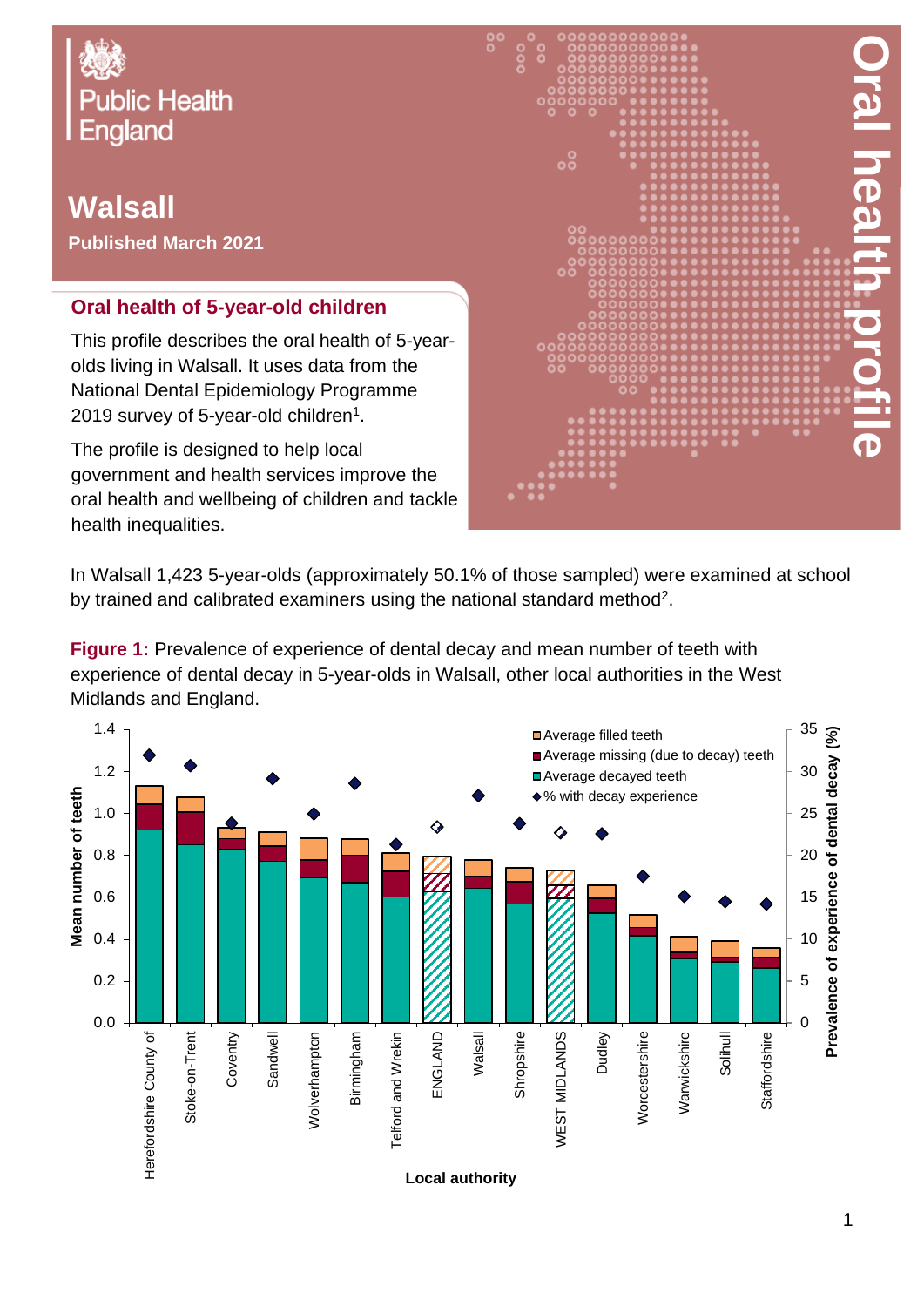**Table 1:** Experience of dental decay in 5-year-olds in Walsall, other local authorities in the West Midlands and England.

| Local authority           | Prevalence<br><b>of</b><br>experience<br>of dental<br>decay (%) | Mean number of teeth<br>with experience of<br>dental decay in all<br>examined children<br>n (95% confidence<br>intervals) | Mean number of teeth<br>with experience of<br>dental decay in children<br>with any decay<br>experience<br>n (95% confidence<br>intervals) |
|---------------------------|-----------------------------------------------------------------|---------------------------------------------------------------------------------------------------------------------------|-------------------------------------------------------------------------------------------------------------------------------------------|
| Herefordshire, County of  | 31.9                                                            | 1.1<br>$(0.92 - 1.33)$                                                                                                    | 3.5<br>$(3.08 - 3.99)$                                                                                                                    |
| Stoke-on-Trent            | 30.7                                                            | 1.1<br>$(0.84 - 1.31)$                                                                                                    | 3.5<br>$(3.01 - 4.02)$                                                                                                                    |
| Sandwell                  | 29.1                                                            | 0.9<br>$(0.81 - 1.01)$                                                                                                    | 3.1<br>$(2.88 - 3.36)$                                                                                                                    |
| Birmingham                | 28.6                                                            | 0.9<br>$(0.69 - 1.06)$                                                                                                    | 3.1<br>$(2.59 - 3.54)$                                                                                                                    |
| Walsall                   | 27.1                                                            | 0.8<br>$(0.68 - 0.87)$                                                                                                    | 2.9<br>$(2.62 - 3.12)$                                                                                                                    |
| Wolverhampton             | 24.9                                                            | 0.9<br>$(0.79 - 0.97)$                                                                                                    | 3.5<br>$(3.29 - 3.77)$                                                                                                                    |
| Coventry                  | 23.8                                                            | 0.9<br>$(0.84 - 1.03)$                                                                                                    | 3.9<br>$(3.63 - 4.18)$                                                                                                                    |
| Shropshire                | 23.8                                                            | 0.7<br>$(0.44 - 1.04)$                                                                                                    | 3.1<br>$(2.28 - 3.94)$                                                                                                                    |
| <b>ENGLAND</b>            | 23.4                                                            | 0.8<br>$(0.78 - 0.81)$                                                                                                    | 3.4<br>$(3.36 - 3.44)$                                                                                                                    |
| <b>WEST MIDLANDS</b>      | 22.7                                                            | 0.7<br>$(0.70 - 0.75)$                                                                                                    | 3.2<br>$(3.11 - 3.29)$                                                                                                                    |
| <b>Dudley</b>             | 22.6                                                            | 0.7<br>$(0.57 - 0.74)$                                                                                                    | 2.9<br>$(2.64 - 3.18)$                                                                                                                    |
| <b>Telford and Wrekin</b> | 21.3                                                            | 0.8<br>$(0.50 - 1.12)$                                                                                                    | 3.8<br>$(2.91 - 4.71)$                                                                                                                    |
| Worcestershire            | 17.5                                                            | 0.5<br>$(0.46 - 0.57)$                                                                                                    | 2.9<br>$(2.74 - 3.15)$                                                                                                                    |
| Warwickshire              | 15.1                                                            | 0.4<br>$(0.33 - 0.49)$                                                                                                    | 2.7<br>$(2.36 - 3.09)$                                                                                                                    |
| Solihull                  | 14.5                                                            | 0.4<br>$(0.23 - 0.55)$                                                                                                    | 2.7<br>$(2.08 - 3.31)$                                                                                                                    |
| Staffordshire             | 14.2                                                            | 0.4<br>$(0.3 - 0.42)$                                                                                                     | 2.5<br>$(2.23 - 2.8)$                                                                                                                     |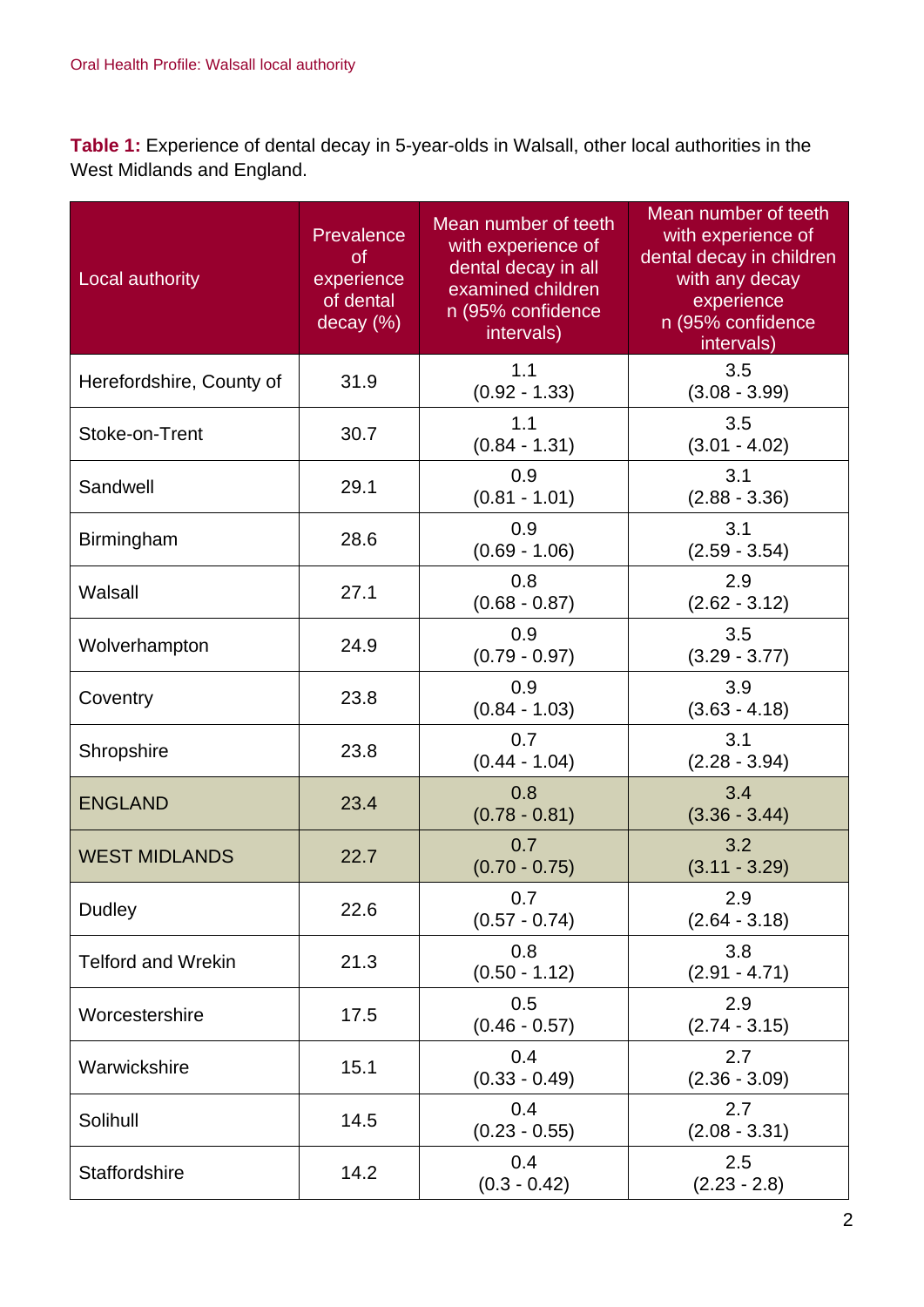Table 2. Measures of oral health among 5-year-olds in Walsall, it's statistical neighbours,<sup>i</sup> the West Midlands and England.

|                                                                                                    | <b>Walsall</b> | <b>Statistical</b><br>neighbour within<br><b>West Midlands:</b><br><b>Dudley</b> | <b>Statistical</b><br>neighbour<br>comparator 1:<br><b>Derby</b> | West<br><b>Midlands</b> | England |
|----------------------------------------------------------------------------------------------------|----------------|----------------------------------------------------------------------------------|------------------------------------------------------------------|-------------------------|---------|
| Prevalence of<br>experience of dental<br>decay                                                     | 27.1%          | 22.6%                                                                            | 27.4%                                                            | 22.7%                   | 23.4%   |
| Mean number of teeth<br>with experience of<br>dental decay                                         | 0.8            | 0.7                                                                              | 1.0                                                              | 0.7                     | 0.8     |
| Mean number of teeth<br>with experience of<br>decay in those with<br>experience of dental<br>decay | 2.9            | 2.9                                                                              | 3.6                                                              | 3.2                     | 3.4     |
| Mean number of<br>decayed teeth in<br>those with experience<br>of dental decay                     | 2.4            | 2.3                                                                              | 2.9                                                              | 2.6                     | 2.7     |
| Proportion with active<br>decay                                                                    | 23.8%          | 19.8%                                                                            | 23.7%                                                            | 20.1%                   | 20.4%   |
| Proportion with<br>experience of tooth<br>extractionii                                             | 1.6%           | 1.7%                                                                             | 1.0%                                                             | 1.7%                    | 2.2%    |
| Proportion with dental<br>abscess                                                                  | 0.1%           | 0.3%                                                                             | 1.0%                                                             | 0.8%                    | 1.0%    |
| Proportion with teeth<br>decayed into pulp                                                         | 3.0%           | 2.3%                                                                             | 4.0%                                                             | 2.9%                    | 3.3%    |
| Proportion with decay<br>affecting incisorsiii                                                     | 5.8%           | 4.7%                                                                             | 4.7%                                                             | 4.9%                    | 5.2%    |
| Proportion with high<br>levels of plaque present<br>on upper front teethiv                         | 1.2%           | 0.8%                                                                             | 0.0%                                                             | 0.9%                    | 1.2%    |

<sup>i</sup>generated by the children's services statistical neighbour benchmarking tool, the neighbour within the West

Midlands has "Very Close" comparator characteristics and the national neighbour 1 has "Very Close" comparator characteristics<sup>3</sup>.

ii experience of extraction of one or more teeth on one or more occasions.

iii dental decay involving one or more surfaces of upper anterior teeth.

iv indicative of poor tooth brushing habits.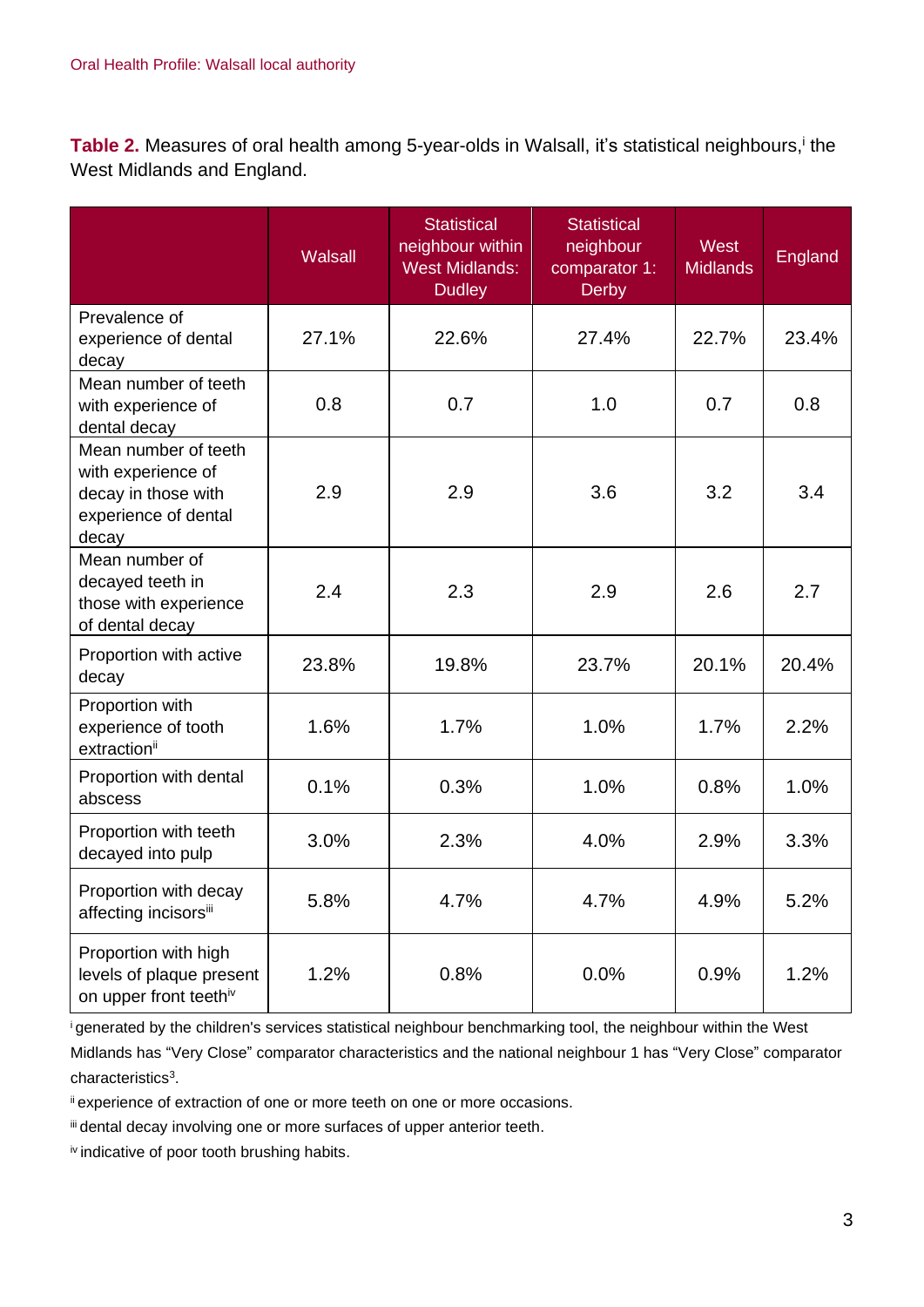**Figure 2:** Prevalence of experience of dental decay in 5-year-olds in Walsall, by local authority Index of Multiple Deprivation (IMD) 2019 quintiles.



Error bars represent 95% confidence limits

**Figure 3:** Slope index of inequality in the prevalence of experience of dental decay in 5-yearolds in the West Midlands.



Error bars represent 95% confidence limits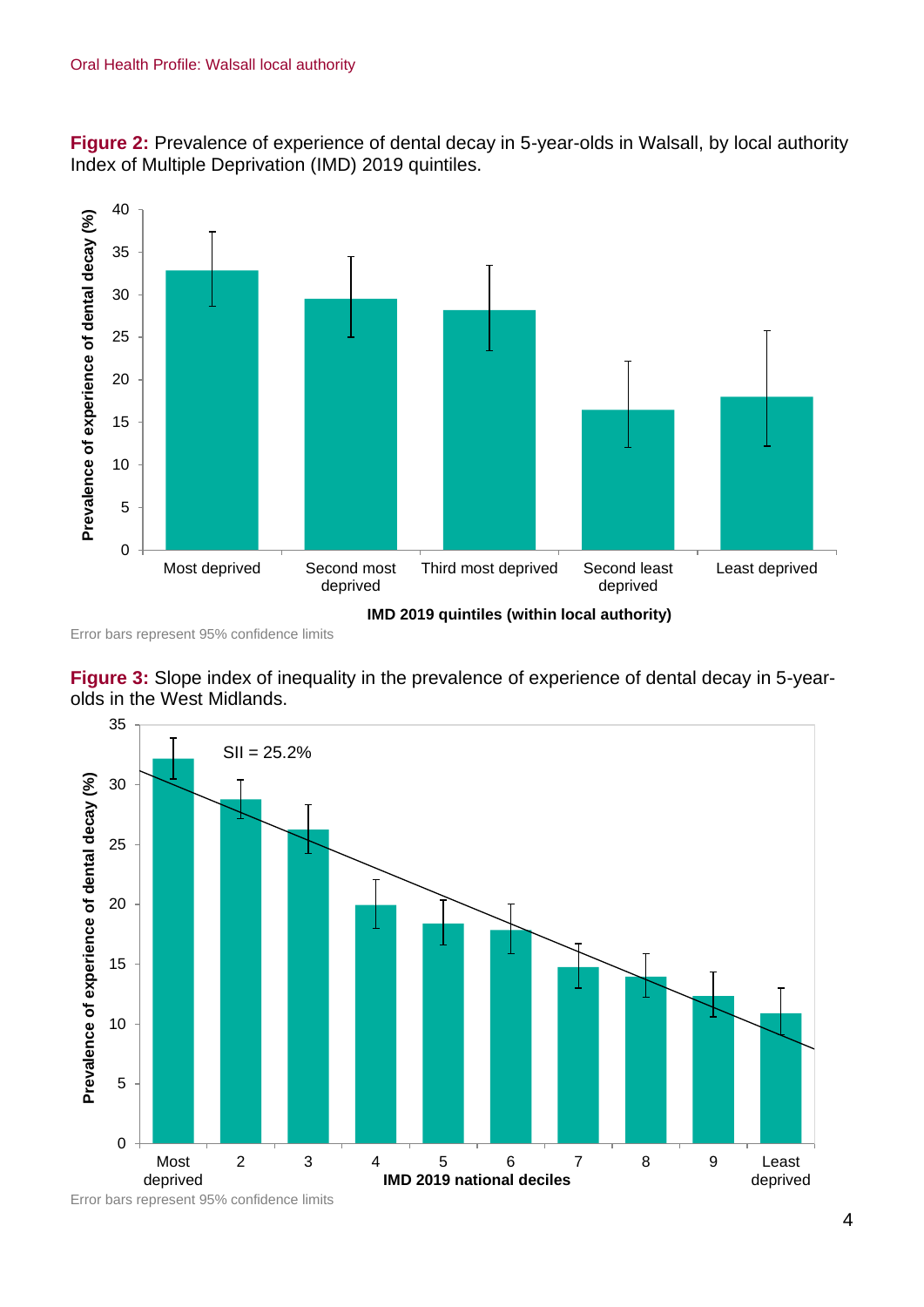**Figure 4:** Prevalence of experience of dental decay in 5-year-olds in Walsall, the West Midlands and England, by year.



Error bars represent 95% confidence limits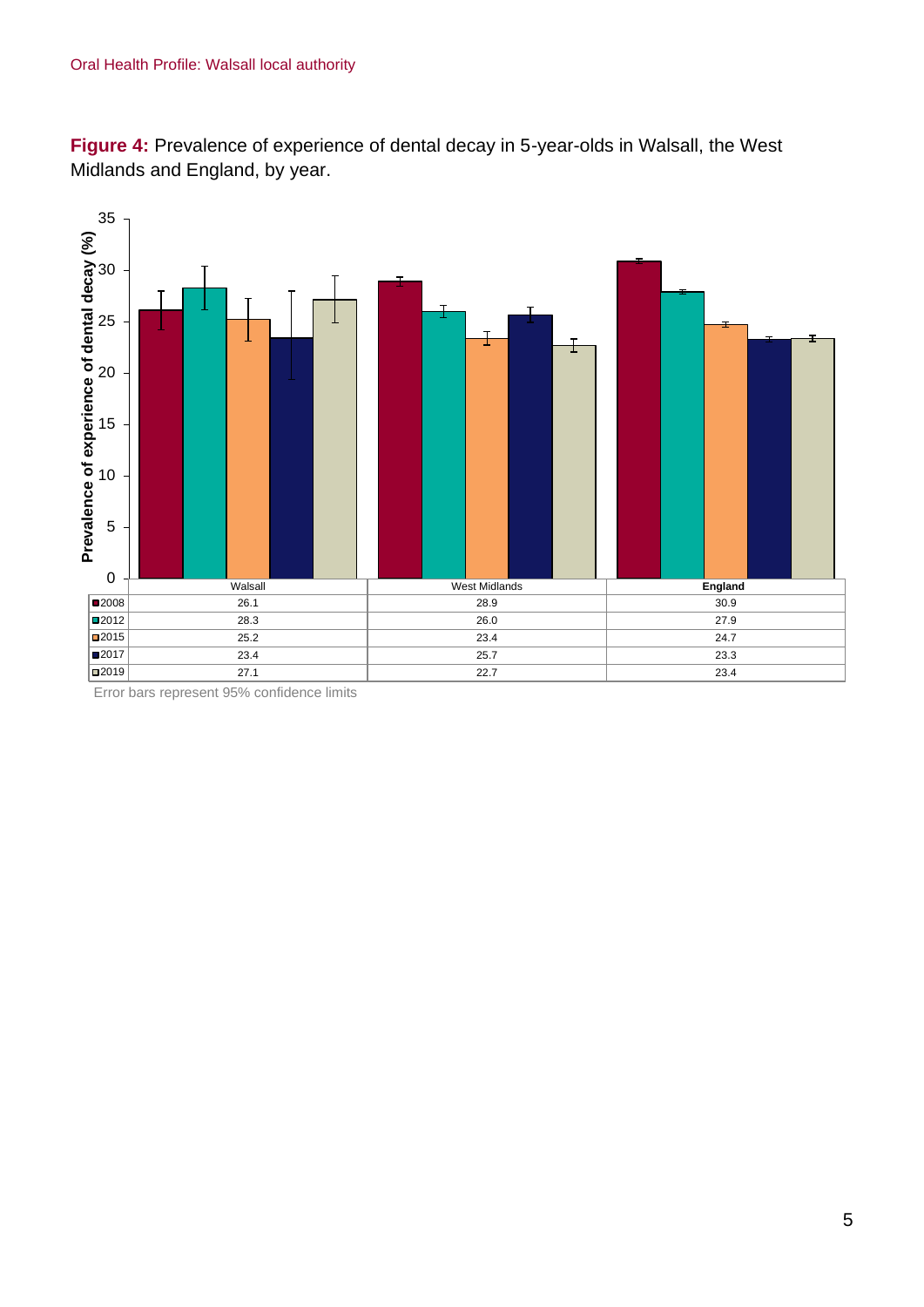**Table 3:** Experience of dental decay in 5-year-olds in the West Midlands, by ethnic group.

| Ethnic group                    | Number of<br>children<br>examined<br>(N) | Prevalence of<br>experience of<br>dental decay<br>(% ) | Mean number of teeth<br>with experience of<br>dental decay among<br>children with any<br>experience of dental<br>decay n (95% CI) | Prevalence of<br>dental decay<br>affecting incisors<br>(% ) |
|---------------------------------|------------------------------------------|--------------------------------------------------------|-----------------------------------------------------------------------------------------------------------------------------------|-------------------------------------------------------------|
| Other ethnic<br>background      | 250                                      | 47.2                                                   | 4.5<br>$(3.90 - 5.12)$                                                                                                            | 14.4                                                        |
| Asian / Asian<br><b>British</b> | 2445                                     | 30.7                                                   | 3.6<br>$(3.41 - 3.82)$                                                                                                            | 9.6                                                         |
| Mixed                           | 966                                      | 24.3                                                   | 3.1<br>$(2.73 - 3.37)$                                                                                                            | 4.2                                                         |
| Not provided                    | 1106                                     | 22.9                                                   | 3.3<br>$(2.95 - 3.66)$                                                                                                            | 6.8                                                         |
| White                           | 11567                                    | 19.6                                                   | 2.9<br>$(2.84 - 3.05)$                                                                                                            | 3.2                                                         |
| Black / Black<br><b>British</b> | 761                                      | 17.7                                                   | 3.2<br>$(2.74 - 3.64)$                                                                                                            | 4.2                                                         |
| <b>West Midlands</b>            | 17,095                                   | 22.7                                                   | 3.2<br>$(3.11 - 3.29)$                                                                                                            | 4.9                                                         |

**Figure 5:** Prevalence of experience of dental decay in 5-year-olds in the West Midlands, by ethnic group.

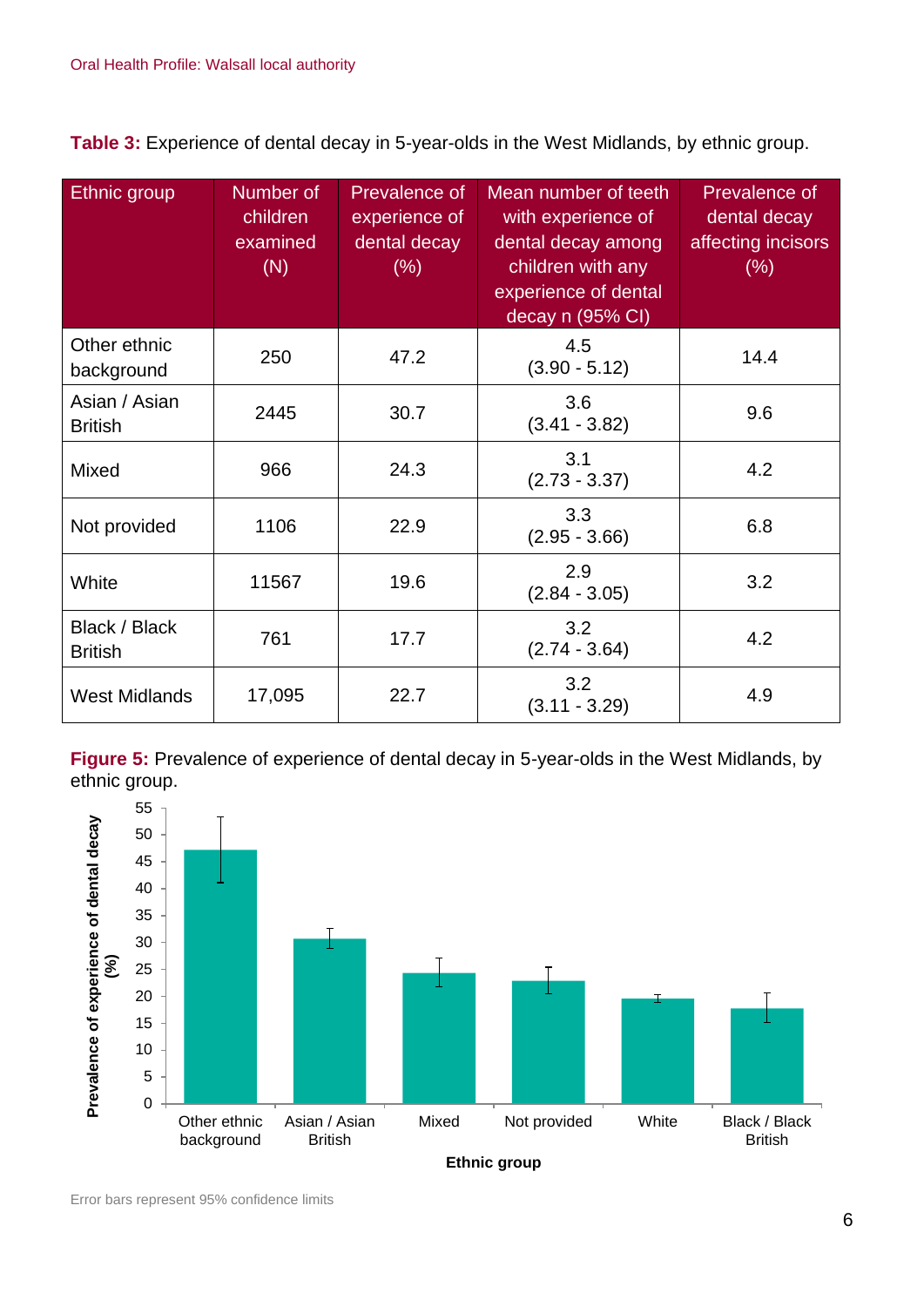**Figure 6:** Prevalence of experience of dental decay in 5-year-olds in Walsall, by Ward.

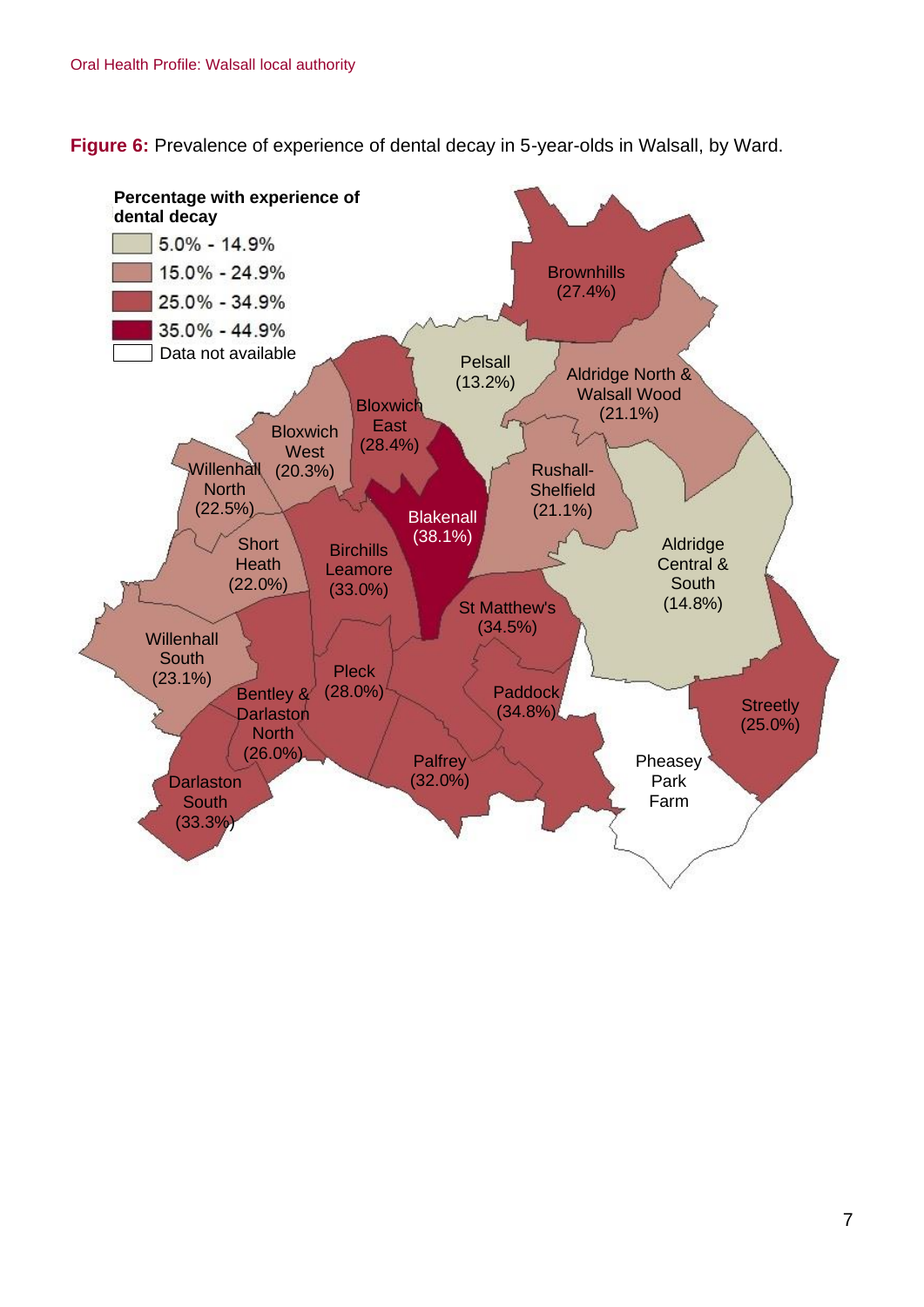## **Summary**

In Walsall average levels of dental decay are higher than the average for England. Within Walsall, the highest levels of experience of dental decay are clustered around the Blakenall ward.

Commissioning High Quality Information to Support Oral Health Improvement: A toolkit about dental epidemiology for local authorities, commissioners and partners is available to support the commissioning of oral health surveys $4$ .

Public health interventions can improve child oral health at a local level. Local authorities improving oral health: commissioning better oral health for children and young people is available to support local authorities to commission oral health improvement programmes for children and young people aged up to 19 years<sup>5</sup>.

If further local analysis is required, please contact the national dental public health team: DentalPHIntelligence@phe.gov.uk

## **References**

1. Public Health England (2020). National Dental Epidemiology Programme for England: oral health survey of 5-year-olds 2019 [Online]. Available at: <https://www.gov.uk/government/statistics/oral-health-survey-of-5-year-old-children-2019> [Accessed 29 May 2020].

2. Pine, C.M., Pitts, N.B. and Nugent, Z.J. (1997a). British Association for the Study of Community Dentistry (BASCD) guidance on the statistical aspects of training and calibration of examiners for surveys of child dental health. A BASCD co-ordinated dental epidemiology programme quality standard. Community Dental Health 14 (Supplement 1):18-29.

3. Children's services statistical neighbour benchmarking tool [online]. Available at: [www.gov.uk/government/publications/local-authority-interactive-tool-lait](http://www.gov.uk/government/publications/local-authority-interactive-tool-lait) [Accessed 29 May 2020].

4. Public Health England (2016). Commissioning high quality information to support oral health improvement. A toolkit about dental epidemiology for local authorities, commissioners and partners [Online]. Available at:

[https://assets.publishing.service.gov.uk/government/uploads/system/uploads/attachment\\_data/](https://assets.publishing.service.gov.uk/government/uploads/system/uploads/attachment_data/file/773332/Commissioning_High_Quality_Information_to_Support_Oral_Health_Improvement.pdf) file/773332/Commissioning High Quality Information to Support Oral Health Improvement. [pdf](https://assets.publishing.service.gov.uk/government/uploads/system/uploads/attachment_data/file/773332/Commissioning_High_Quality_Information_to_Support_Oral_Health_Improvement.pdf)